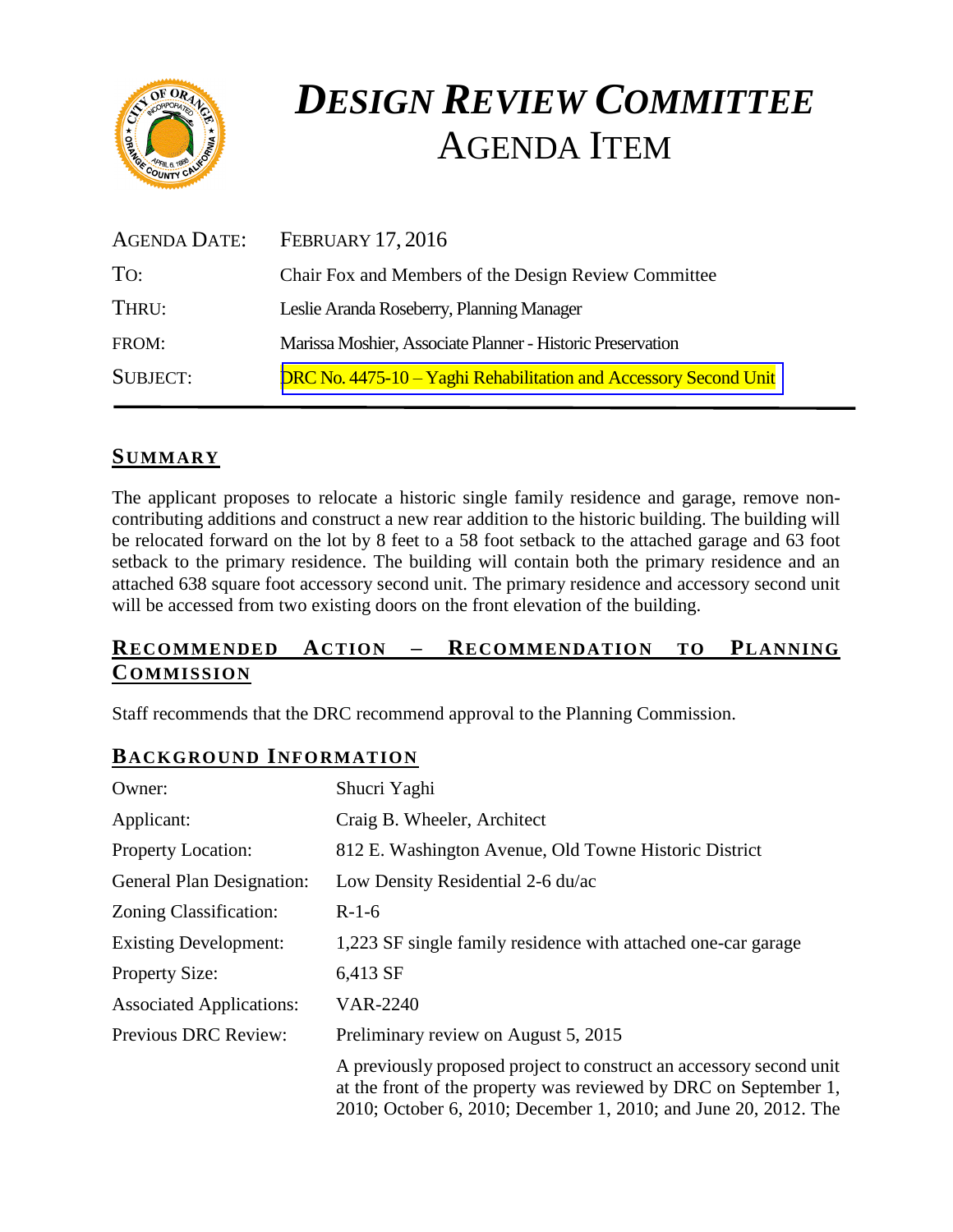*Design Review Committee Staff Report February 17, 2016 Page 2 of 8*

DRC continued the project and requested additional information on the status of the existing building as a contributor to the Old Towne Historic District.

## **PUB LIC NOTICE**

No Public Notice was required for this project.

## **PROJECT DESCRIP TION**

The project involves relocation of the existing house and garage and construction of a new attached accessory second unit. The proposed new square footage on the lot is 2,049, divided between 1,191 for the primary residence, 638 for the accessory second unit, and 220 for the garage. Major project components include:

- **Building relocation.** The applicant proposes to relocate the existing building to a 63 foot front yard setback for the primary residence and a 58 foot setback for the attached garage. This is an 8 foot reduction in the existing front yard setback. The configuration of the front elevation, including the attached garage, will remain the same. The existing tree in the front yard will be retained.
- **Primary residence and new accessory second unit.** The primary residence will occupy floor area on the west side of the building and will be accessed from an existing door on the front elevation. A portion of a non-contributing rear addition, consisting of a bedroom and utility room, will be removed and reconstructed. A third bedroom for the primary residence will be added to the rear of the building. The new accessory second unit will occupy the existing floor area on the east side of the building and will be accessed from an existing door on the front elevation. An addition containing a living room for the accessory unit will be constructed at the rear of the building.
- **Garage.** The existing attached garage will retained in its current configuration, attached to and slightly in front of the residence. The rear wall of the garage will be extended into the building to allow sufficient space to park a car. The existing carriage doors will be used at the garage opening.
- **Parking Space for Accessory Second Unit.** Under the Orange Municipal Code, one additional uncovered parking space is required for construction of a new accessory second unit. This parking space may not be a tandem parking space. A Variance is necessary to allow elimination of the code-required parking space for the accessory second unit. Staff recommends that the long driveway provides adequate space for off-street parking and that parking in the driveway area is less of an impact to the character of the Historic District than a separate parking pad in the front yard. The Variance will be reviewed by the Planning Commission.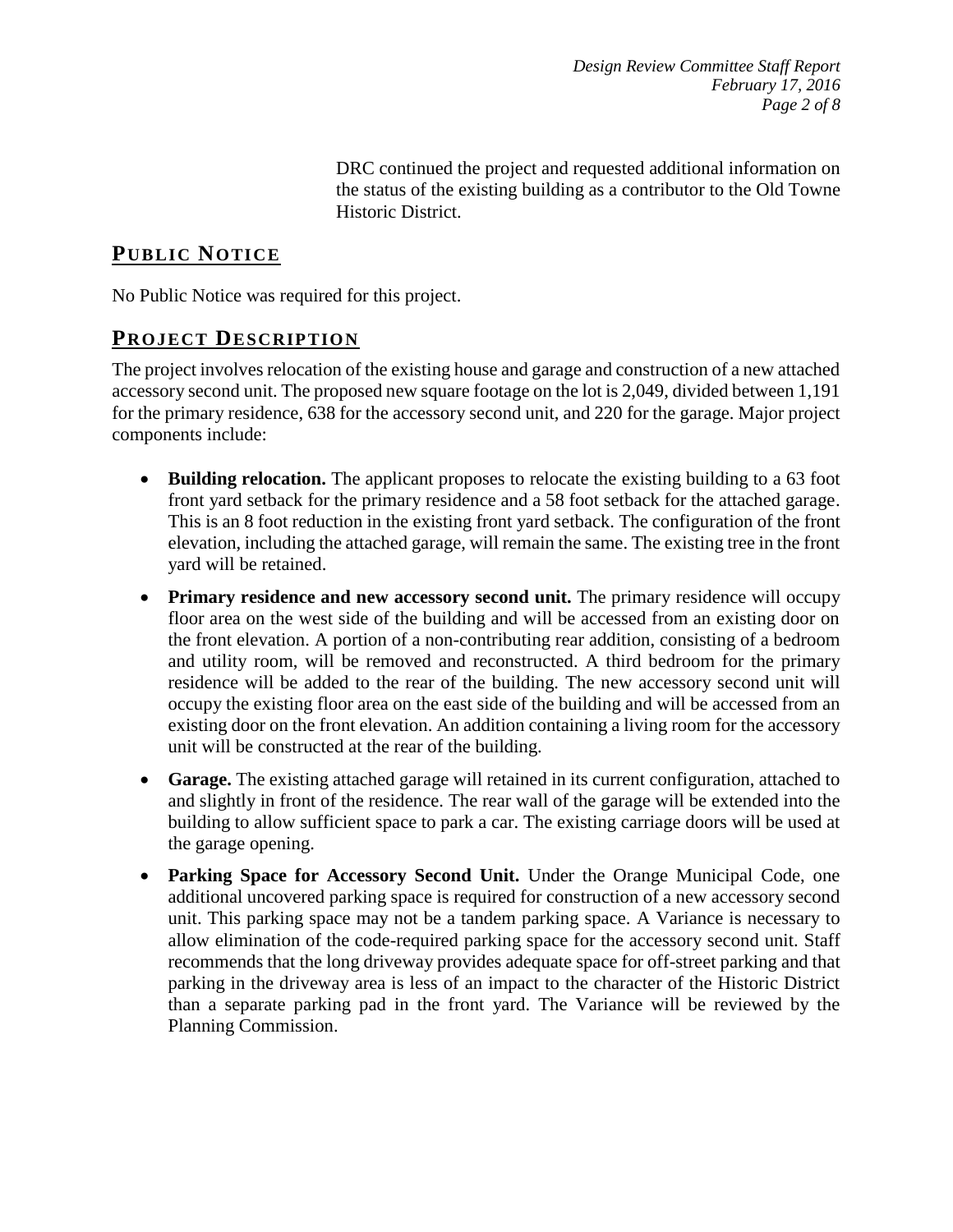# **EXISTING SITE**

The existing site is developed with a 1,223 square foot single family dwelling and attached one car garage, set back from the front property line by approximately 66 feet to the garage and 71 feet to the house itself. The building is a small vernacular house with several different styles of wood siding and wood windows. The roof at the street-facing elevation consists primarily of a simple side gable with exposed rafters. The garage with a front gable roof on the east side of the property is connected to the house through a small hyphen with a shed roof that contains the kitchen.

The building was identified as a contributor to the Old Towne Orange Historic District (Historic District) in the 1997 nomination of the district to the National Register of Historic Places (National Register). In the City's 2005 Historic Resources Survey Update, the building was re-evaluated and the status code "1D" was confirmed, identifying the building as a contributor to the National Register-listed Historic District.

Based on the analysis included in the DRC staff report from August 5, 2015, staff recommends to the DRC that the existing building was constructed within the Old Towne Historic District's period of significance (1888-1940) and retains sufficient integrity to be considered a contributor to the Historic District. However, the rear portion of the building appears to have been constructed after 1940, and staff recommends that the DRC consider these elements to be non-contributing features of the property. The non-contributing rear portion of the house consists of the utility room, a portion of bedroom one, and bedroom two as shown on Sheet A-2: Existing Floor Plan (Attachment 7).

# **EXISTING AREA CONTEXT**

Surrounding properties are primarily one-story single family residences. Of the 12 properties on the south side of the 800 block of E. Washington Avenue, nine contain contributing buildings to the Old Towne Historic District, constructed between 1917 and 1928. Of the 10 properties on the north side of the block, one contains a contributing building. On the south side of the block, front yard setbacks range from 15 feet 7 inches to 27 feet 7 inches, measured from the back of sidewalk to the face of the porch.

# **EVALUATION CRITERIA**

Orange Municipal Code (OMC) Section 17.10.070 establishes the general criteria the DRC should use when reviewing the project. This section states the following:

The project shall have an internally consistent, integrated design theme, which is reflected in the following elements:

#### 1. **Architectural Features**.

- a. The architectural features shall reflect a similar design style or period.
- b. Creative building elements and identifying features should be used to create a high quality project with visual interest and an architectural style.
- 2. **Landscape**.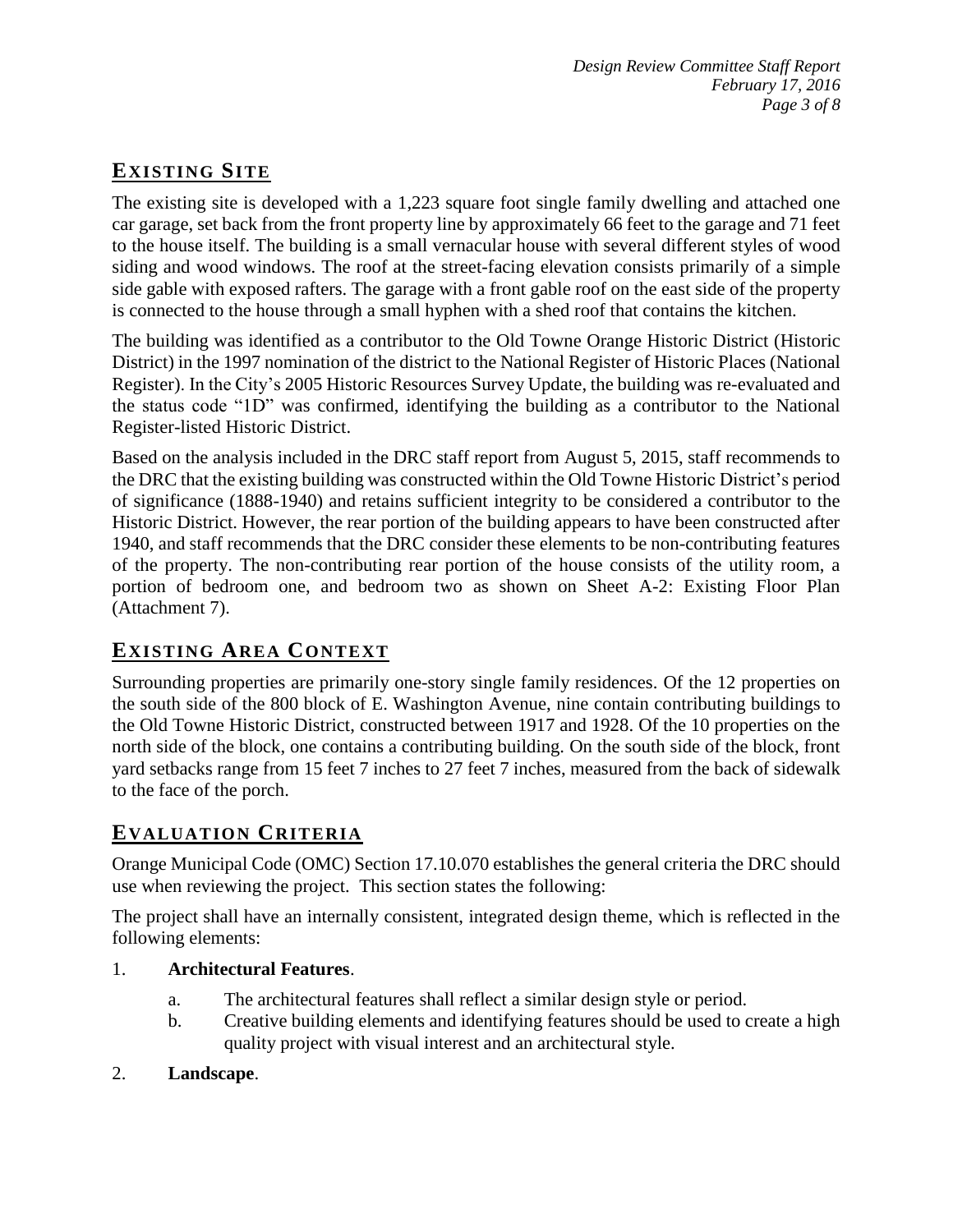- a. The type, size and location of landscape materials shall support the project's overall design concept.
- b. Landscaping shall not obstruct visibility of required addressing, nor shall it obstruct the vision of motorists or pedestrians in proximity to the site.
- c. Landscape areas shall be provided in and around parking lots to break up the appearance of large expanses of hardscape.
- 3. **Signage**. All signage shall be compatible with the building(s) design, scale, colors, materials and lighting.
- 4. **Secondary Functional and Accessory Features**. Trash receptacles, storage and loading areas, transformers and mechanical equipment shall be screened in a manner, which is architecturally compatible with the principal building(s).

## **ANALY SIS/STATEMENT OF THE ISSUES**

#### Issue 1: Relocation and Front Yard Setback

At the DRC meeting for preliminary review on August 5, 2015, the Committee recommended that the large front yard setback is a character-defining feature of the property and encouraged the applicant to redesign the site plan to allow retention of a larger front yard area. The Committee recommended that the applicant consider revising the interior layout and expanding the building to the rear, rather than substantially changing the front yard. The DRC suggested exploring the option of an attached accessory second unit at the rear of the property and alternatives to parking that may allow greater flexibility in the site design.

In response, the applicant is proposing to retain the existing configuration of the front elevation of the historic building and to relocate it forward on the lot by 8 feet. The resulting front yard setbacks will be 58 feet to the garage and 63 feet to the residence, compared with the existing 66 feet and 71 feet respectively. The existing building has two doors on the front elevation. Taking advantage of this configuration, the applicant has chosen to develop the primary residence and accessory second unit side by side. The primary residence will be located on the west side of the building and the accessory second unit will be located on the east side. As a result, the front elevation of the building will be largely unchanged from its existing appearance.

Under the *Secretary's Standards,* relocation of a historic building may be found to be appropriate, if the relocation does not destroy the historic relationships between buildings and landscape within the Historic District. From evidence available in historic photographs, it appears that the structures on the property have always had a large setback with an open front yard. The applicant has reduced the impact to the front yard by proposing a large 58 foot setback, which is approximately 30 feet more than the next largest front yard setback on the block. The proposed new setback will retain the large front yard which is characteristic of this particular property in the Historic District. The mature tree in the front yard will remain, and the existing configuration of the walkway and driveway will be retained. Staff recommends that the DRC finds that this is a minor change to a character-defining feature of the historic property and is in conformance with the *Secretary's Standards*.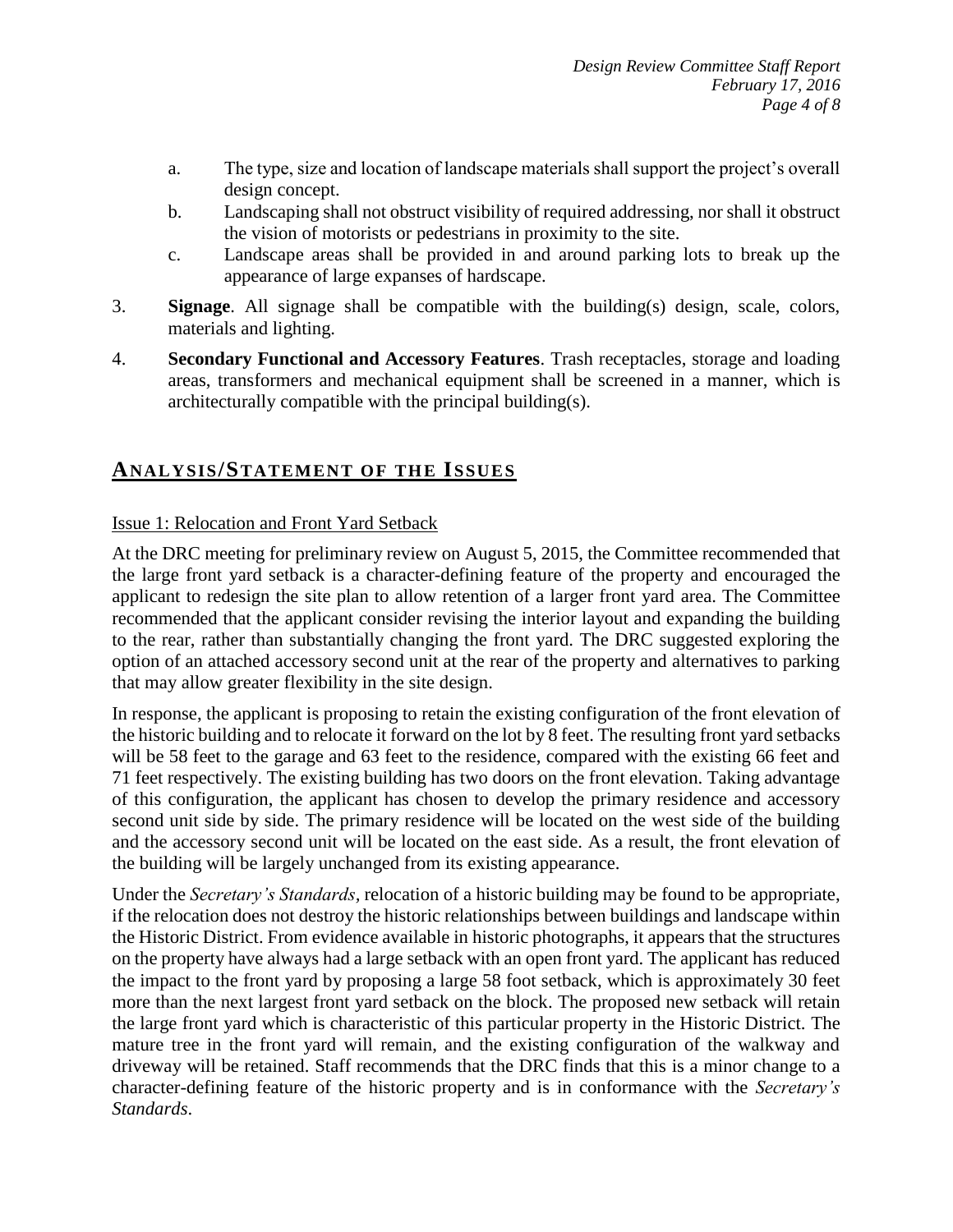#### Issue 2: Compatibility of Additions

The rear portion of the building consisting of several non-historic additions will be removed and reconstructed. The rear of the building will also be expanded with additional floor area for a bedroom for the primary residence and a living room for the accessory second unit. The reconstruction and addition to the rear portion of the building includes construction of a new gable roof with exposed rafter tails. The ridge of the new gable roof is approximately one foot taller than the ridge of the existing historic building. Staff recommends that the ridge height of the addition will be minimally visible from the street and will not impact the character of the historic streetscape.

The new sections of the building will be clad in wood lap siding with four inch exposure to contrast the existing siding with five inch exposure. New windows in the building will be wood double hung windows with trim to match the existing windows. The proposed materials and construction details are compatible with the historic building and in conformance with the *Secretary's Standards*.

# **ADVISORY BOARD RECOMMENDATION**

None.

## **STAFF RECOMMENDATION AND REQUIRED FINDINGS**

The courts define a "Finding" as a conclusion which describes the method of analysis decision makers utilize to make the final decision. A decision making body "makes a Finding," or draws a conclusion, through identifying evidence in the record (i.e., testimony, reports, environmental documents, etc.) and should not contain unsupported statements. The statements which support the Findings bridge the gap between the raw data and the ultimate decision, thereby showing the rational decision making process that took place. The "Findings" are, in essence, the ultimate conclusions which must be reached in order to approve (or recommend approval of) a project. The same holds true if denying a project; the decision making body must detail why it cannot make the Findings.

The Findings are applied as appropriate to each project. Based on the following Findings and statements in support of such Findings, staff recommends the DRC recommend approval of the project to the Planning Commission.

*1. In the Old Towne Historic District, the proposed work conforms to the prescriptive standards and design criteria referenced and/or recommended by the DRC or other reviewing body for the project (OMC 17.10.070.G.1).*

The proposed project is in conformance with the Old Towne Design Standards. The proposed site plan preserves the character-defining features of the property, including the large front yard setback. The relocation of the relocation of the house and garage to preserve the large front yard setback is compatible with the street pattern of the 800 block of East Washington Avenue in the Historic District. The design of the rear addition to the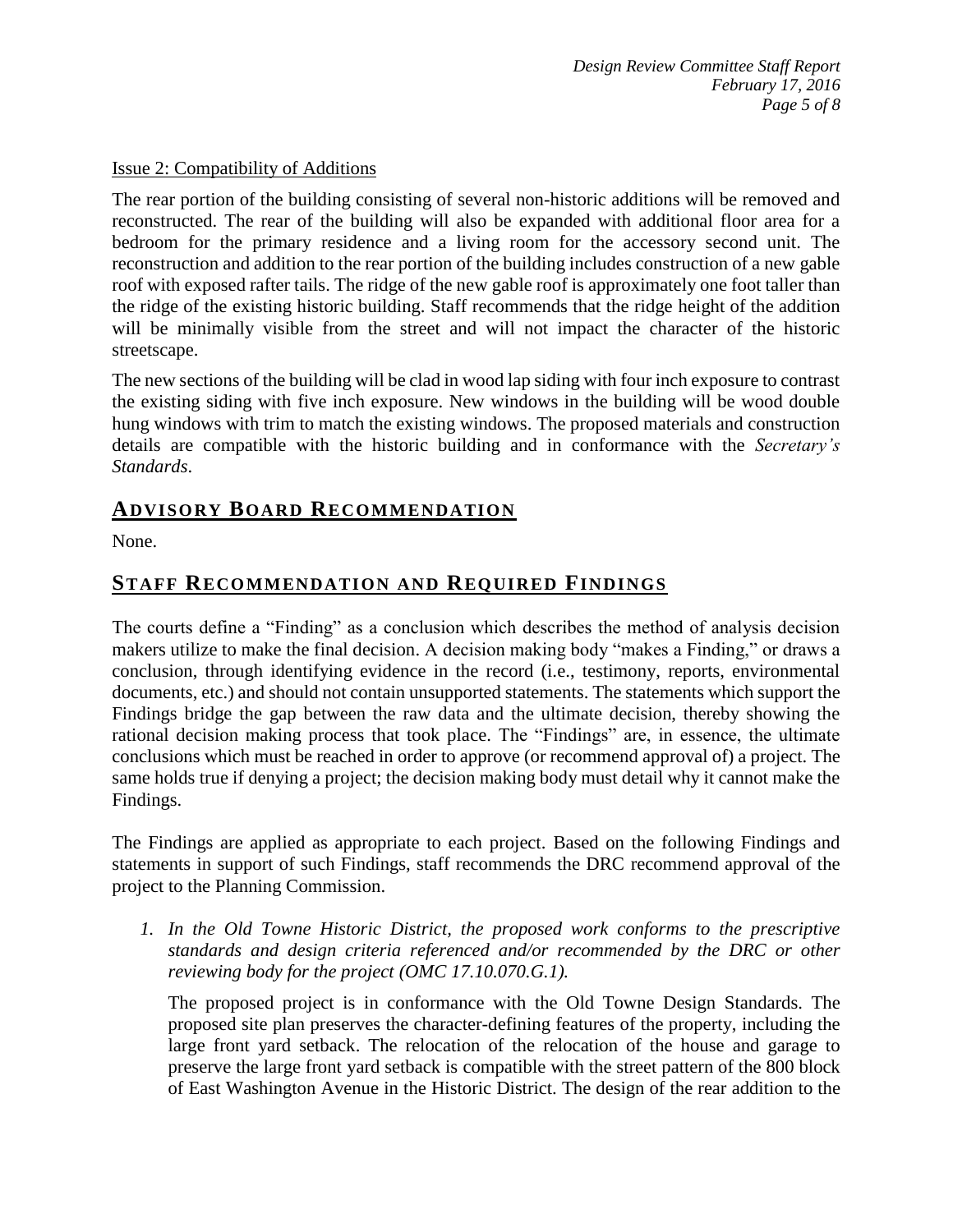historic building is compatible with the mass, scale, materials and construction details of the existing building and with comparable single family residences in the Historic District. The proposed project retains the historic relationship between primary buildings, accessory structures, and open space on this property. The proposed project is compatible with the Historic District.

*2. In any National Register Historic District, the proposed work complies with the Secretary of the Interior's standards and guidelines (OMC 17.10.07.G.2).*

Projects found to be in conformance with the Old Towne Design Standards are generally considered to be in conformance with the *Secretary's Standards*. In conformance with Standards 1 and 9, the proposed project is compatible with the site plan, size, scale and massing of the historic development on this property. In conformance with Standard 2, relocation of the house and garage retains the large front yard setback and historic pattern of development on this property. In conformance with Standard 10, the proposed changes will not negatively impact the form and integrity of the historic property. The proposed project preserves character-defining features of the historic building and provides area for compatible new development at the rear of the lot.

*3. The project design upholds community aesthetics through the use of an internally consistent, integrated design theme and is consistent with all adopted specific plans, applicable design standards, and their required findings (OMC 17.10.07.G.3).*

As described above, the proposed project conforms to the Old Towne Design Standards, which are the applicable standards and design criteria referenced and/or recommended by the Design Review Committee for projects in the Old Towne Historic District.

*4. For infill residential development, as specified in the City of Orange Infill Residential Design Guidelines, the new structure(s) or addition are compatible with the scale, massing, orientation, and articulation of the surrounding development and will preserve or enhance existing neighborhood character (OMC 17.10.07.G.4).*

As the *City of Orange Infill Residential Design Guidelines* do not apply to projects located within the Old Towne Historic District, this finding does not apply.

# **CONDITIONS**

The approval of this project is subject to the following conditions:

- 1. All construction shall conform in substance and be maintained in general conformance with plans and exhibits labeled Attachment 7 in the staff report (dated January 28, 2016), including modifications required by the conditions of approval, and as recommended for approval by the Design Review Committee.
- 2. A qualified structural engineer or house mover shall provide a plan for bracing and relocation of the house to ensure that it can be relocated intact and with minimal loss of historic material. The plan shall be submitted to the Planning Division, along with detailed photographs of all building elevations, for review and approval prior to issuance of a building permit. If the house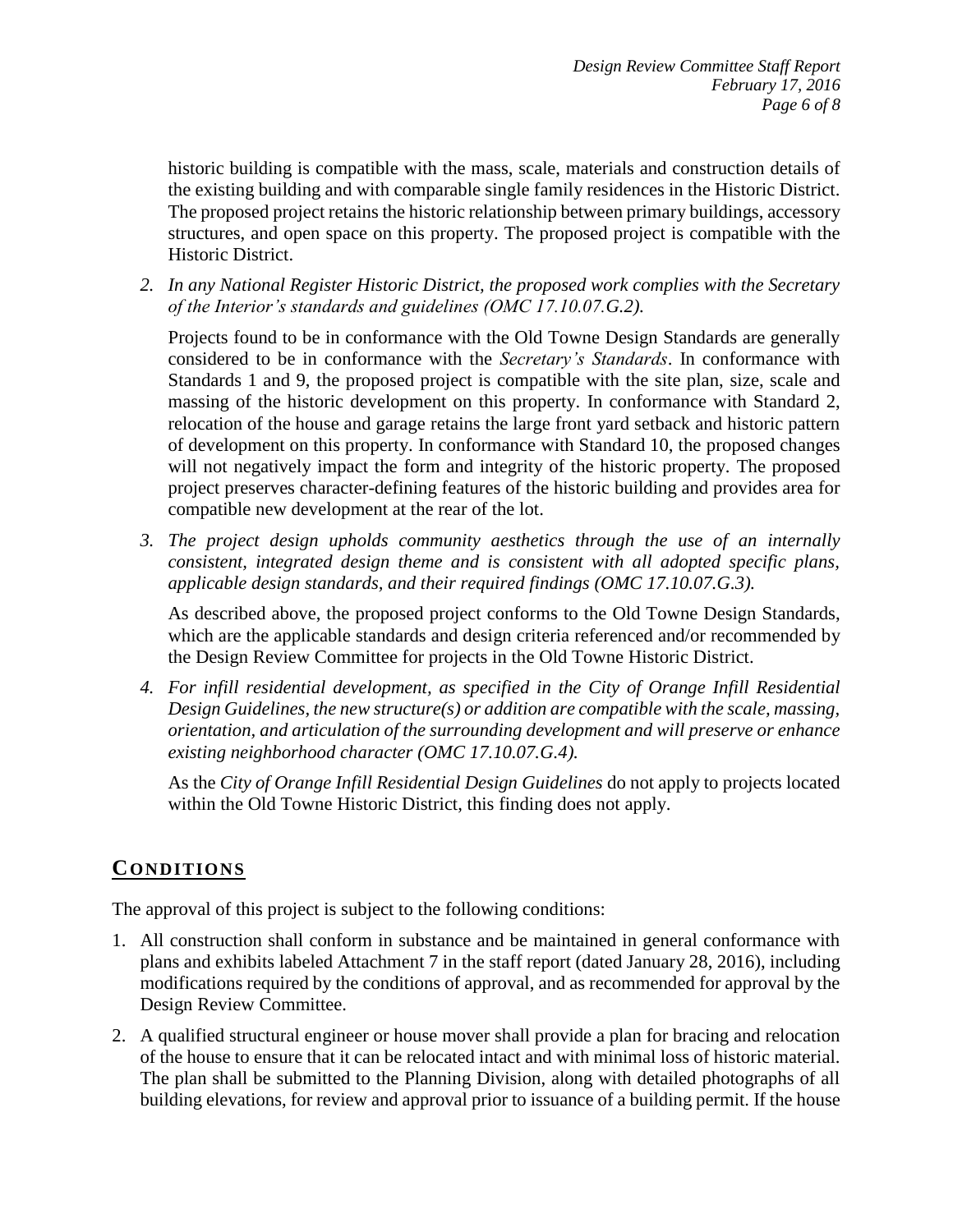cannot be relocated intact, the project shall return to the Design Review Committee for review and determination on potential alternatives.

- 3. The applicant agrees to indemnify, hold harmless, and defend the City, its officers, agents and employees from any and all liability or claims that may be brought against the City arising out of its approval of this permit, save and except that caused by the City's active negligence.
- 4. Except as otherwise provided herein, this project is approved as a precise plan. After any application has been approved, if changes are proposed regarding the location or alteration of any use or structure, a changed plan may be submitted to the Community Development Director for approval. If the Community Development Director determines that the proposed change complies with the provisions and the spirit and intent of the approval action, and that the action would have been the same for the changed plan as for the approved plot plan, the Community Development Director may approve the changed plan without requiring a new public hearing.
- 5. Prior to the issuance of building permits, the applicant shall pay all applicable development fees including but not limited to: City sewer connection, Orange County Sanitation District Connection Fee, Transportation System Improvement Program, Fire Facility, Police Facility, Park Acquisition, Sanitation District, and School District, as required.
- 6. Construction permits shall be obtained for all construction work, as required by the City of Orange, Community Development Department's Building Division and Public Works Grading Division. Failure to obtain the required building permits will be cause for revocation of this permit.
- 7. All structures shall comply with the requirements of Municipal Code Chapter 15.52 (Building Security Standards), which relates to hardware, doors, windows, lighting, etc. (Ord. 7-79). Approved structural drawings shall include sections of the security code that apply. Specifications, details, or security notes may be used to convey the compliance.
- 8. The final approved conditions of approval shall be reprinted on the first or second page of the construction documents when submitting to the Building Department for the plan check process.
- 9. If not utilized, project approval expires twenty-four months from the approval date. Extensions of time may be granted in accordance with OMC Section 17.08.060. The Planning entitlements expire unless Building Permits are pulled within 2 years of the original approval.

## **ATTACHMENTS**

- 1. Vicinity Map
- 2. Site Photographs
- 3. Survey Evaluations for 812 E. Washington Avenue
	- a. 1997 National Register nomination form
	- b. 2005 Chattel, Inc. survey update
	- c. DPR 523 Form
- 4. Historic Research